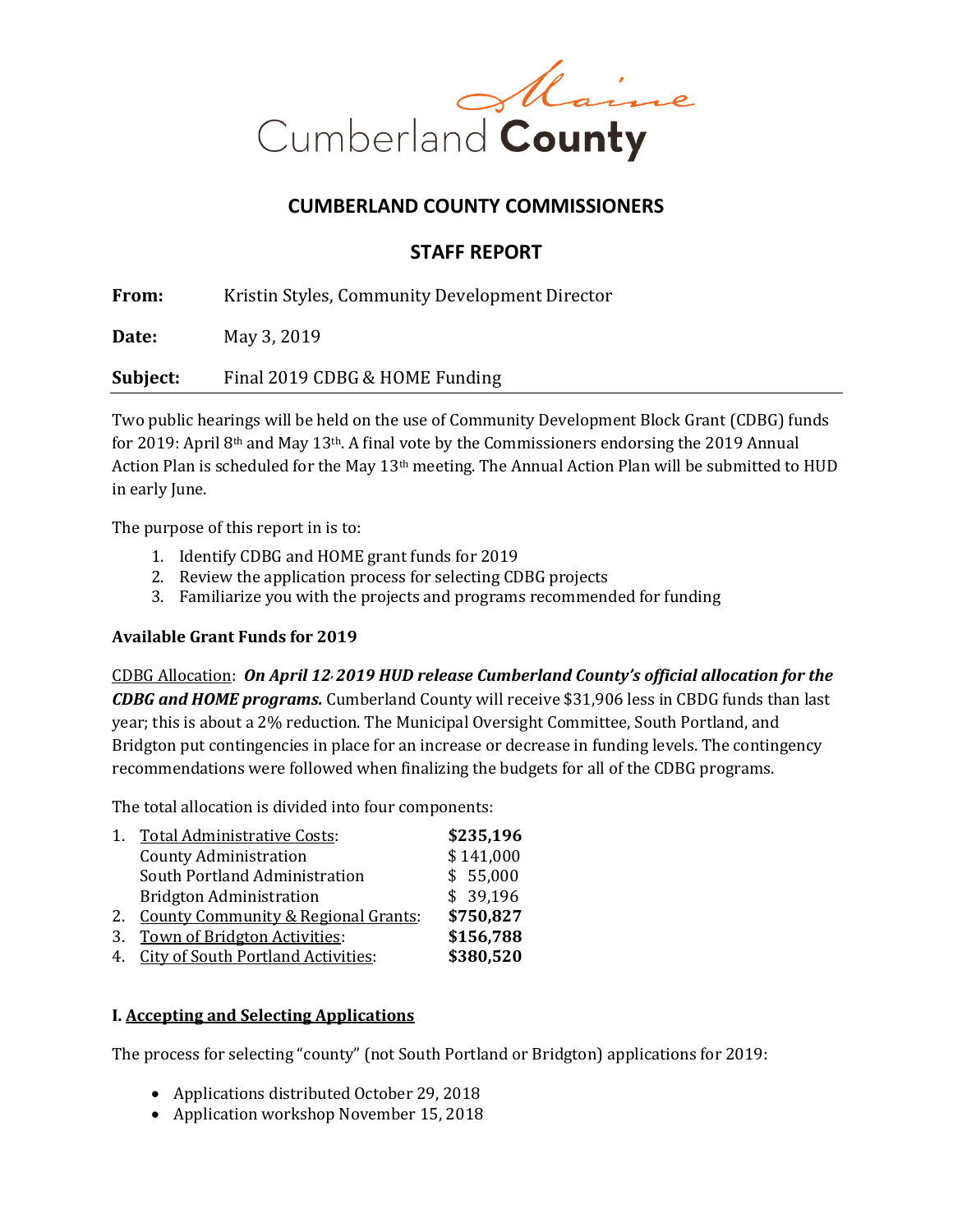

- Pre-applications submitted by December 12, 2018
- Final applications submitted January 31, 2019

Following submission, applications were distributed to the Application Review Team. Team members were: Tom Gruber- Chair (Cumberland); Scott LaFlamme – Vice Chair (Yarmouth); Travis Kennedy, (Cumberland County); Sandy Warren (South Portland & Cumberland County); Stephanie Carver (GPCOG); Matt Sturgis (Cape Elizabeth); Tom Poirier (Gorham); Brian Sites (North Yarmouth); Daniel Stevenson (Westbrook).

Team members reviewed the applications and assigned scores based upon established criteria. Applicants met with the review team on February 28th to briefly present their projects and answer questions.

General Program Applications Planning Program Applications Project description – 10 points Description of problem – 35 points Implementation schedule – 5 points Readiness to proceed – 30 points Need for the project – 20 points Need for CDBG funds – 15 points Budget – 5 points Distress score – 0-10 points Multi-jurisdictional bonus – 5 points

Project management – 10 points Strategy to complete planning project – <sup>30</sup> points Readiness to proceed – 20 points Multi-jurisdictional bonus – 5 points

Raw scores were totaled and converted to group ordinal rankings. The results of the collective rank order of applications became the basis for the allocation of funds.

## **II. Projects, Programs & Activities Recommended for Funding**

The Municipal Oversight Committee (MOC) recommends 16 grants for funding to the County Commissioners. Of these, three are region-wide activities and thirteen are community-based projects. One of the community-based projects serves multiple communities.

## **Regional vs. community projects:**

| Regional projects:       | \$119,500 |  |  |
|--------------------------|-----------|--|--|
| Community projects:      | \$631,327 |  |  |
| Funding by project type: |           |  |  |
| <b>Public Services</b>   | \$133,500 |  |  |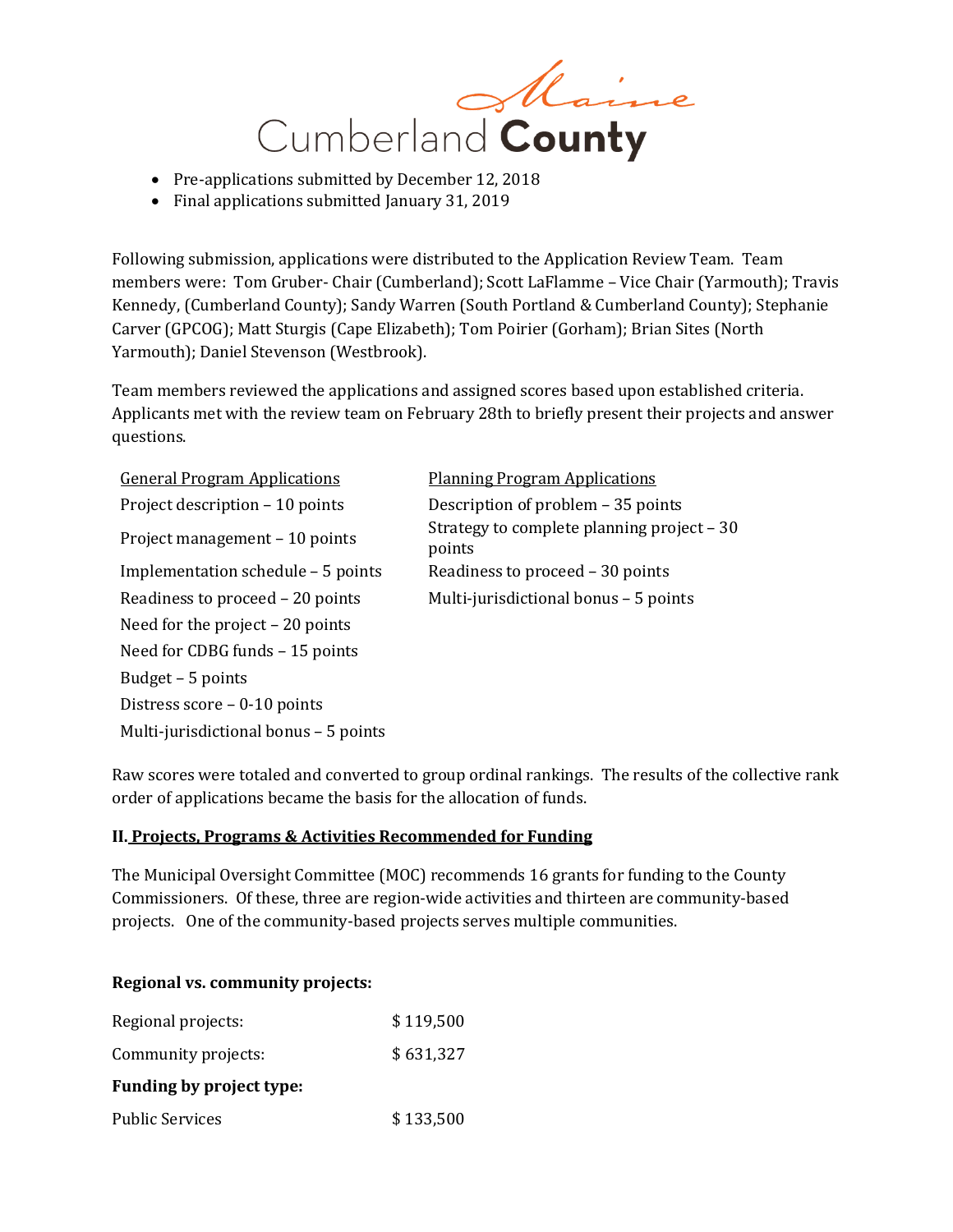|                                                          | Cumberland County                                                                                                                                                                                      |          |
|----------------------------------------------------------|--------------------------------------------------------------------------------------------------------------------------------------------------------------------------------------------------------|----------|
| Public Facilities & Infrastructure                       | \$486,791                                                                                                                                                                                              |          |
| Housing                                                  | \$93,536                                                                                                                                                                                               |          |
| Planning                                                 | \$37,000                                                                                                                                                                                               |          |
| <b>County Administration</b>                             | \$141,000                                                                                                                                                                                              |          |
| <b>Project &amp; Funding Recommendations</b>             |                                                                                                                                                                                                        |          |
| <b>Public Services</b>                                   |                                                                                                                                                                                                        |          |
| Cumberland-Through These Doors-Abuse in Later Life       |                                                                                                                                                                                                        | \$24,000 |
| members.                                                 | The Abuse in Later Life advocate will provide direct service, safety planning and advocacy to 50+<br>individuals who are experiencing abuse within their intimate partner relationship or with family  |          |
| The Opportunity Alliance (TOA) - Homelessness Prevention |                                                                                                                                                                                                        | \$46,000 |
| experiencing homelessness.                               | Case management and one-time financial assistance supporting clients at-risk of homelessness or                                                                                                        |          |
| Vet 2 Vet-Volunteer Coordinator                          |                                                                                                                                                                                                        | \$13,500 |
| volunteers and home bound veterans.                      | Vet 2 Vet will hire a volunteer coordinator (part -time) to coordinate training and visits between                                                                                                     |          |
| <u> Westbrook – Parent Engagement and Education</u>      |                                                                                                                                                                                                        | \$50,000 |
| the US, Health and Nutrition, computer skills and more.  | The Intercultural Community Center will provide a series of courses and seminars for immigrant<br>families around parenting in the US, financial literacy, career readiness, civil and human rights in |          |
| <b>Housing</b>                                           |                                                                                                                                                                                                        |          |
| AlphaOne - Critical Access Ramps                         |                                                                                                                                                                                                        | \$60,000 |
|                                                          | AlphaOne installs ramps at the homes of handicapped or elderly Cumberland County residents who<br>otherwise would be severely hindered from, or unable to, leave their homes.                          |          |
| Harpswell - Habitat for Humanity-Home Repair Program     |                                                                                                                                                                                                        | \$33,536 |

This program will help to keep Harpswell seniors safely in their homes by offering minor home repair and safety modifications free of charge.

## **Public Facilities & Infrastructure**

|  | Gorham - Upper Little Falls Sidewalk Improvements Phase II | \$85,058 |
|--|------------------------------------------------------------|----------|
|--|------------------------------------------------------------|----------|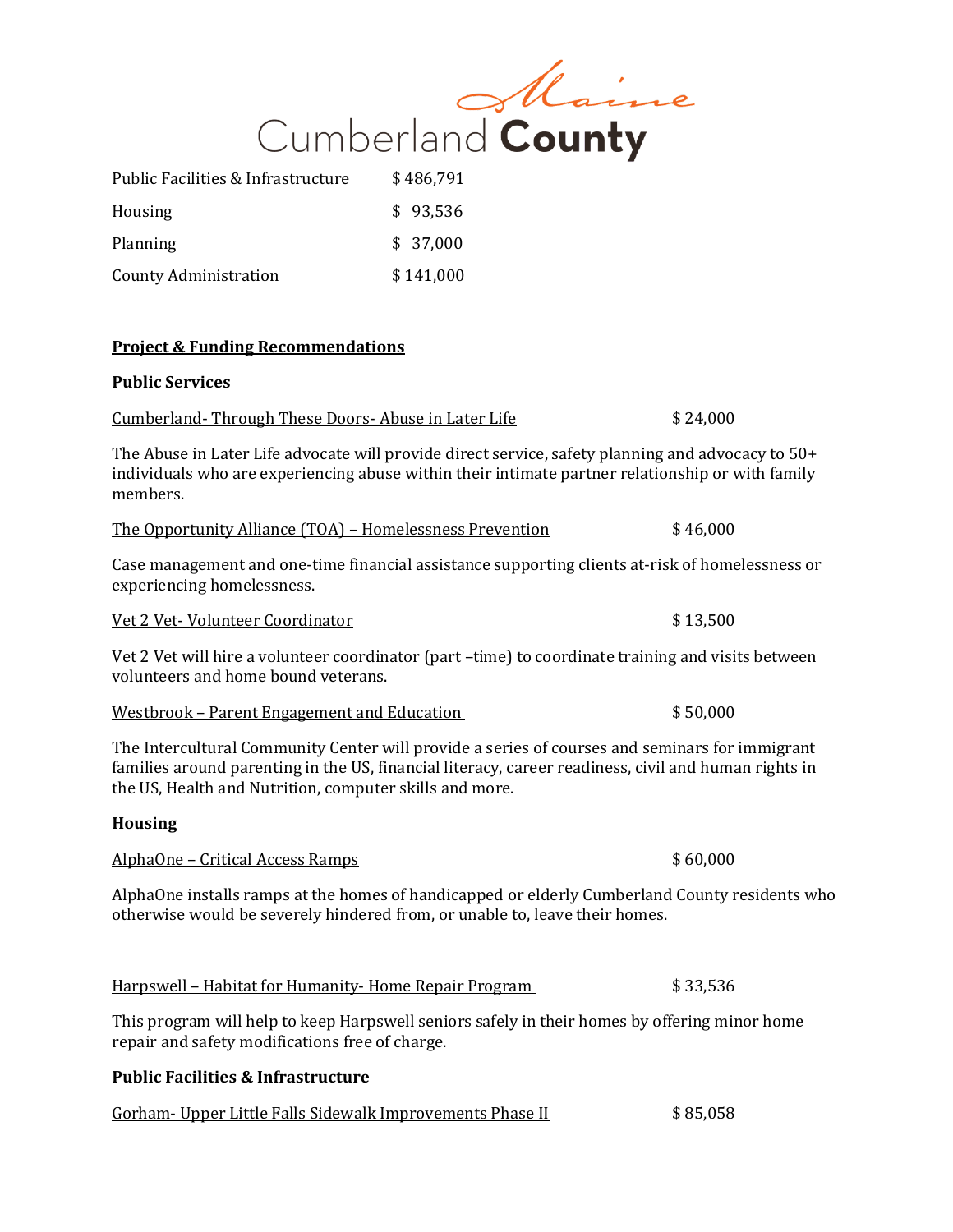# Maine Cumberland County

These funds will improve existing sidewalks along the Route# 237 corridor from Acorn Street north to the Upper Little Falls round-about. The CDBG funds will also install a new sidewalk on Acorn Street connecting Route# 202 to Route# 237.

## Gorham – Little Falls Rec Area ADA Bathrooms  $$42,500$

These funds will assist in adding bathroom facilities & connecting into public sewer and water lines for a proposed storage & maintenance building at the Gorham Lillie Falls Recreation Area.

## Harrison- Food Bank Improvements **\$** 157,505

The funds will be used to increase space within the food bank by constructing a 20x40 addition to accommodate 1 ADA bathroom, a kitchenette for washing vegetables and cutting institutional size packaging into family portions and a walk-in refrigeration unit for the food bank.

## Long Island – Learning Center Expansion **Expansion** \$ 86,728

In the final phase of a multi-year renovation of the Town's community center, the CDBG funds will assist in finishing unfinished basement space in order to enhance the emergency shelter, provide additional space for the library for storage and processing space needs, to provide a welcoming entrance to the Wellness Center and the Historical Archive room, and to facilitate the storage for school and community uses.

| \$20,000<br>Long Island – Mariners Warf Improvements Phase III |
|----------------------------------------------------------------|
|----------------------------------------------------------------|

Phase III will include the restoration and completion of the wave break on the Easterly side of Mariners Wharf so as to protect the Phase II investment and to better calm the sea around the loading of patients onto the rescue boat.

|  | Naples-Kitchen/Food Pantry Renovation | \$25,000 |
|--|---------------------------------------|----------|
|  |                                       |          |

The kitchen is the operational location for Community Crosswalk food pantry and meal site. CDBG funds will assist in the renovation of the space in order to allow for meals to be cooked on site and the food to be safely stored and distributed.

# Westbrook- Cornelia Warren Four Season Rink \$ 70,000

The CDBG funds will assist in the replacement of the current asphalt surface with concrete subflooring; installation of a sport court PowerGame surface to make the playing surface less abrasive; and the replacement the current plywood perimeter boards with boards that are more durable and safer.

## **Planning**

North Yarmouth- Village Center Street Study \$ 2,000

The town will conduct a traffic study on the area that has recently been designated as the Village Center TIF district. The goal of the study will be to find a way to create a more walkable Village Center in North Yarmouth.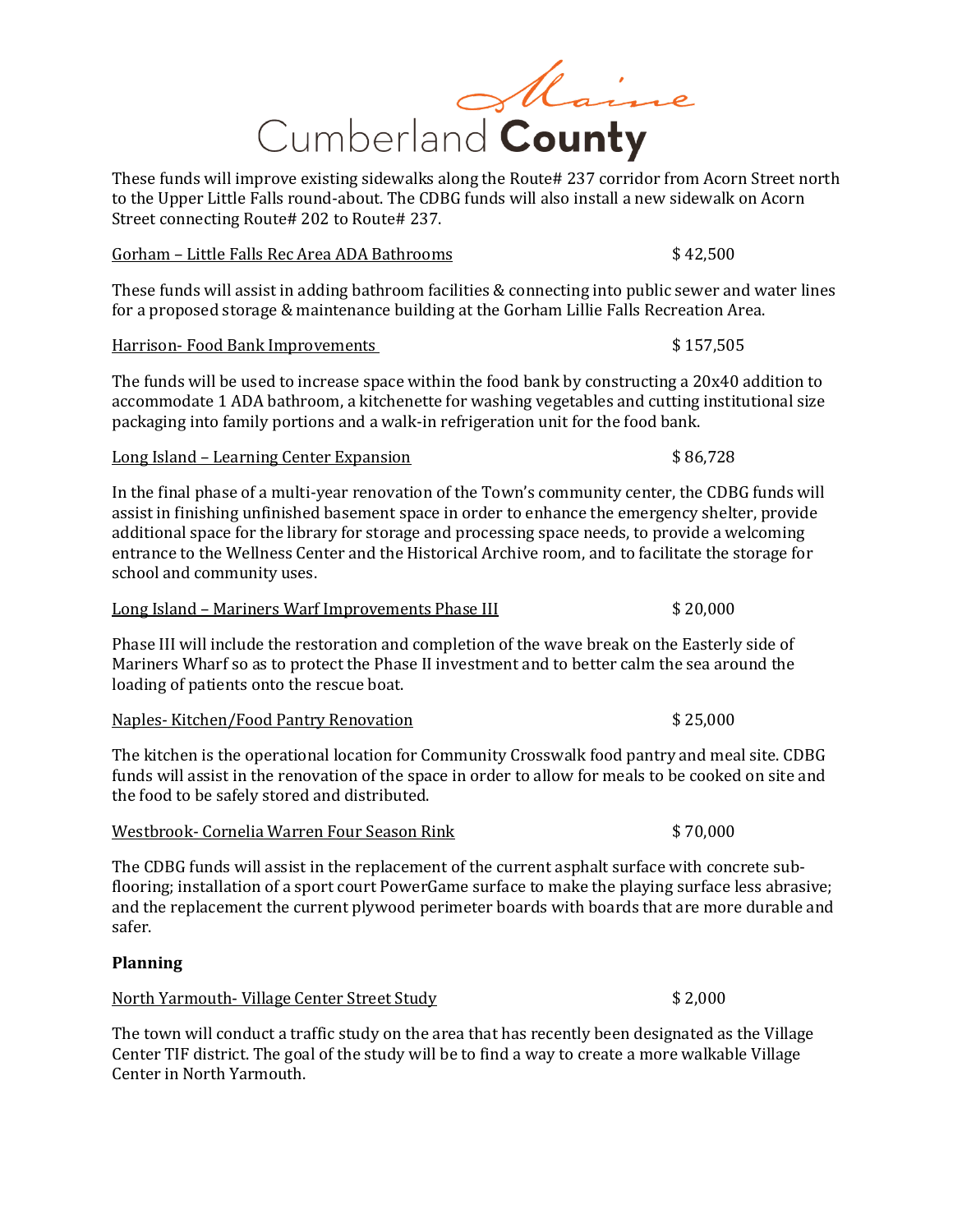

## Standish Multi-Use Community Center Planning  $$20,000$

The purpose of the study is to find the best location for and needed services at the Standish multiuse community center.

## Yarmouth- Community Center Needs Assessment  $$15,000$

CDBG funds will be used to conduct a needs assessment and host a coordination effort among public service providers in Yarmouth. The goal of this study will be to figure out what resources are needed for the town's future Community Center.

## **Bridgton & South Portland Programs**

The program and activities conducted in the two set-aside communities of Bridgton and South Portland are integral components of the Cumberland County Community Development program. While not participants in the County application competition, their projects, activities, funds, planning, administration and regulatory compliance are integrated with the County's program.

## **Town of Bridgton:**

| <b>Estimated 2019 Set-Aside Allocation</b> |                                            |    | \$195,984 |
|--------------------------------------------|--------------------------------------------|----|-----------|
| <b>Program Administration</b>              |                                            |    | \$39,196  |
| <b>Public Facilities</b>                   |                                            |    | \$131,288 |
|                                            | <b>Skating Rink</b>                        | \$ | 61,891    |
|                                            | <b>BCC Playground</b>                      | \$ | 23,764    |
|                                            | <b>Community Center Improvements</b>       | \$ | 22,393    |
|                                            | Town Hall (Rec Center) Bathroom Renovation | \$ | 23,240    |
| <b>Public Services</b>                     |                                            |    | \$25,500  |
|                                            | St. Joseph & Bridgton Food Panties         | \$ | 7,500     |
|                                            | <b>Community Center Navigator Program</b>  | \$ | 9,000     |
|                                            | School Backpack Food Program               | \$ | 7,500     |
|                                            | <b>Bridgton Community Supper</b>           | \$ | 1,500     |
|                                            |                                            |    |           |

## **City of South Portland:**

## **Estimated 2019 Set-Aside Allocation \$435,520**

The City of South Portland continues to operate their CDBG program much as they did prior to relinquishing HUD Entitlement status in 2007. Coordination between South Portland and the County, particularly on administrative matters occurs on a regular and on-going basis. Sandra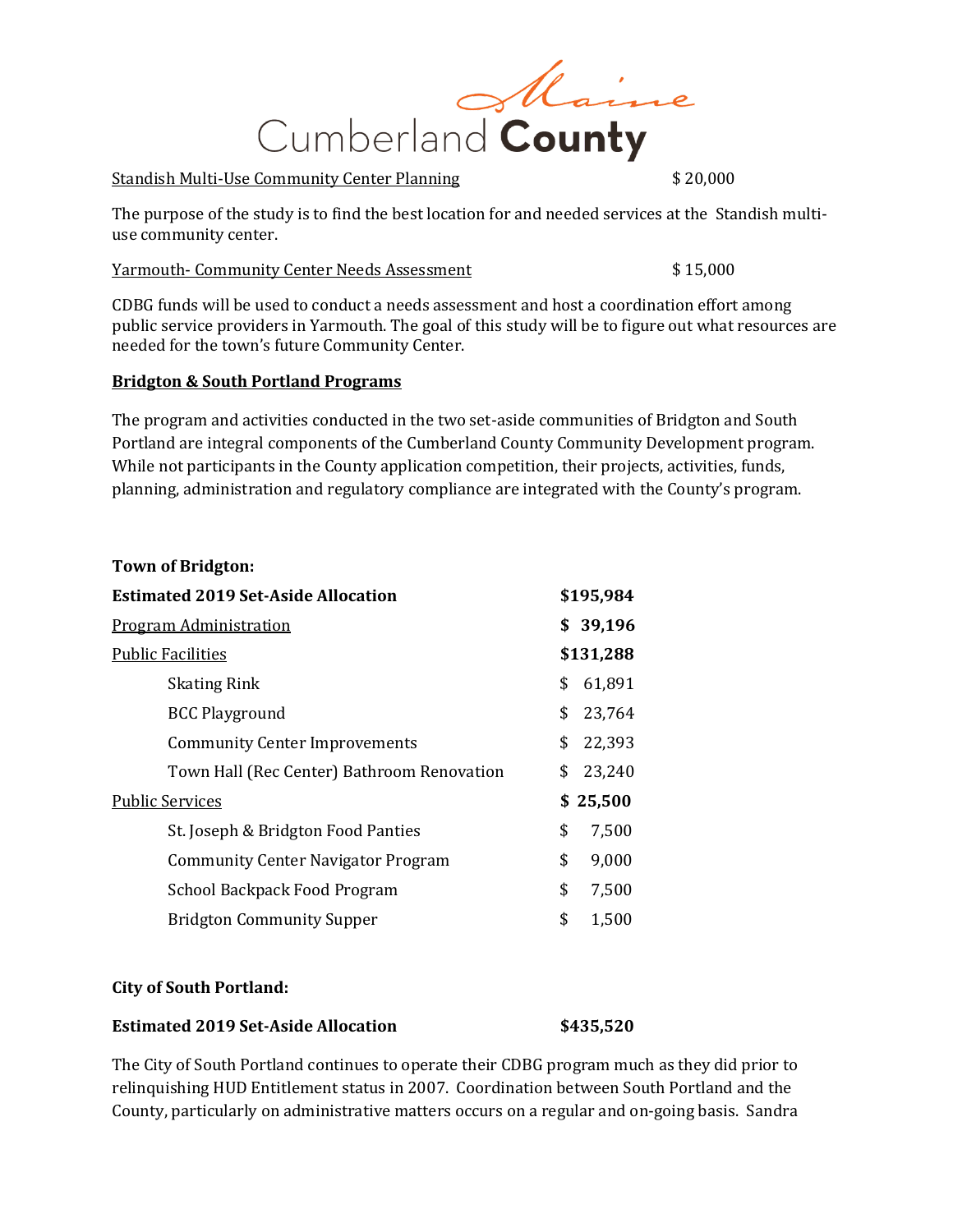

Warren serves as the Community Development Coordinator in both Cumberland County and South Portland. South Portland finalized its selection of CDBG funded programs, projects and activities at their City Council meeting on February 26, 2019.

|                           | <b>Public Facilities/Infrastructure</b>     | \$300,192   |  |  |
|---------------------------|---------------------------------------------|-------------|--|--|
|                           | <b>SPHA Thornton Heights</b>                | \$100,000   |  |  |
|                           | <b>SPHA Sunset Place</b>                    |             |  |  |
|                           | <b>Broadband</b>                            |             |  |  |
|                           | Parks & Rec Redbank Play structure          | \$15,000    |  |  |
|                           | Parks & Rec Redbank Field Improvements      | \$85,192    |  |  |
|                           |                                             |             |  |  |
|                           | <b>Public Services</b>                      | \$65,328    |  |  |
|                           | <b>Emergency Heating Assistance</b>         | \$<br>5,987 |  |  |
|                           | <b>Recreation Scholarships</b>              | \$11,987    |  |  |
|                           | Senior Bus Program                          | \$<br>3,484 |  |  |
|                           | Domestic Violence Outreach Support Services | \$<br>8,987 |  |  |
|                           | <b>Redbank Hub</b>                          | \$22,396    |  |  |
|                           | <b>Meals on Wheels</b>                      | \$12,487    |  |  |
| <b>Admin and Planning</b> | \$70,000                                    |             |  |  |
|                           | Program Administration                      | \$55,000    |  |  |
|                           | Planning for Town Skate Park                | \$15,000    |  |  |

## **HOME Program Consortium**

All the communities of Cumberland County including Portland, Brunswick and the 25 members of our Community Development program have formed the City of Portland/Cumberland County HOME Consortium. Portland serves as the lead entity for the Consortium. All administrative and program delivery services are conducted by the City.